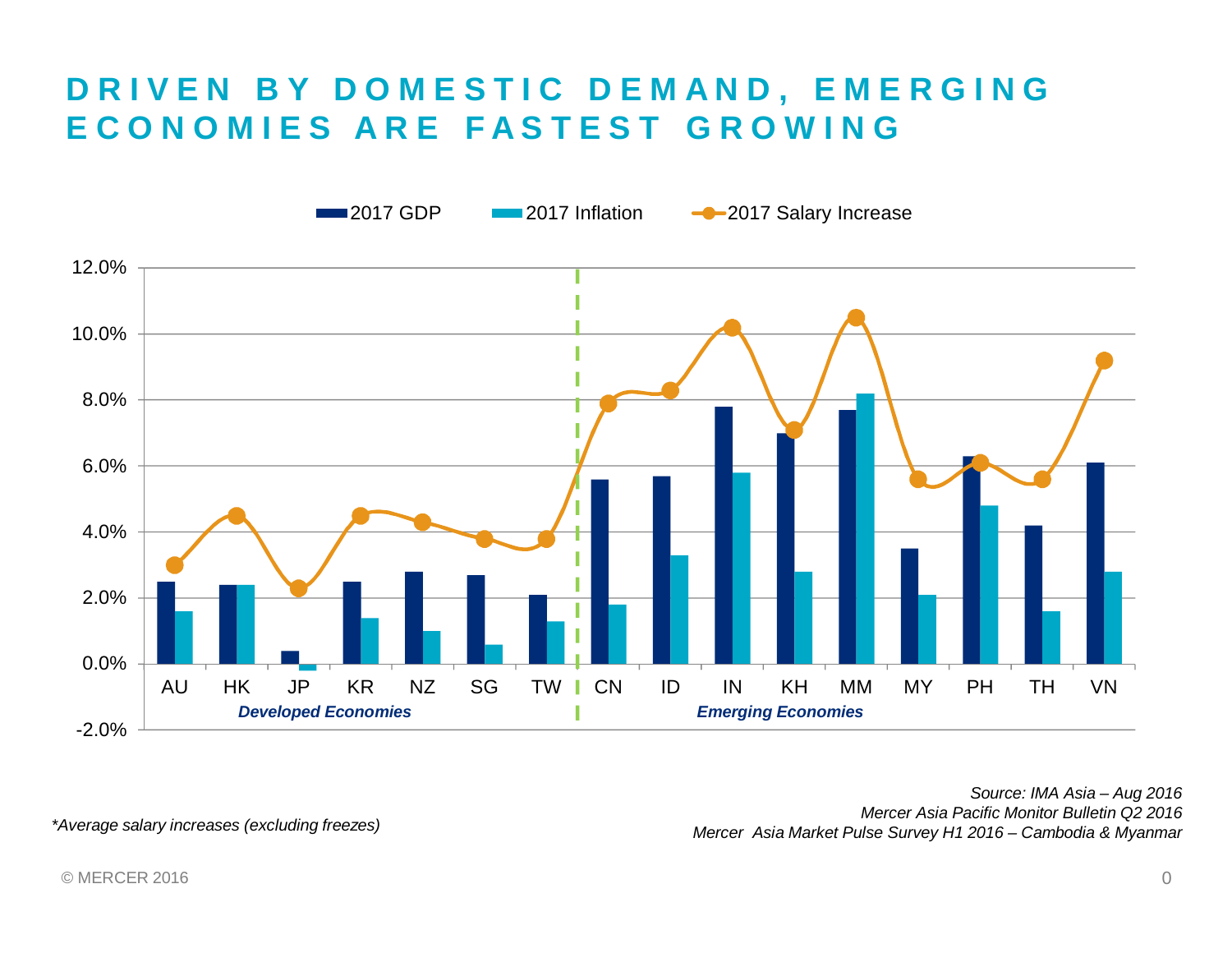### **SALARY INCREASE IN 2016 & 2017 FORECAST**

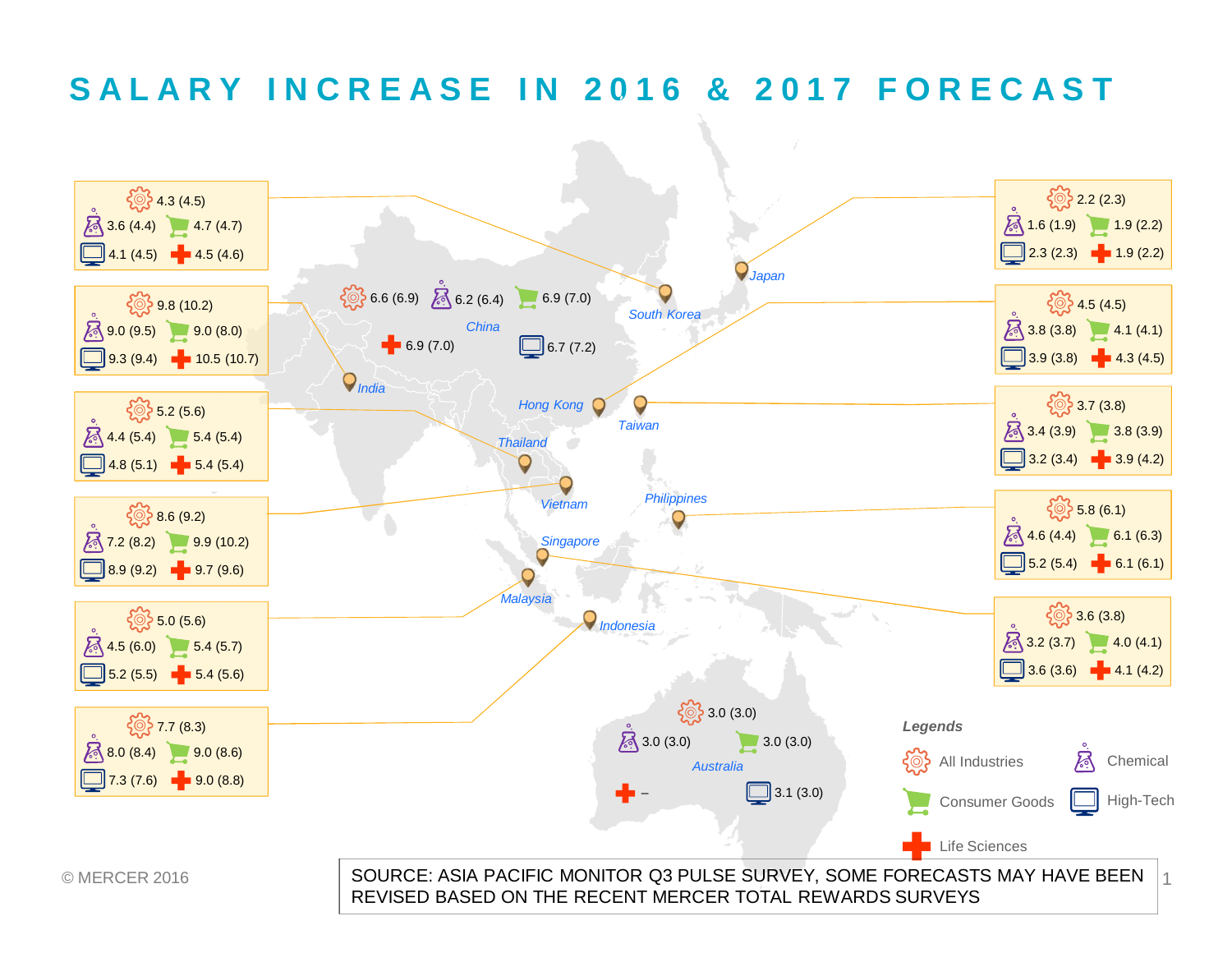# **HIRING INTENTIONS COMPARISION BY INDUSTRY ATTRITION RATE**



# **VOLUNTARY COMPARISION BY INDUSTRY**

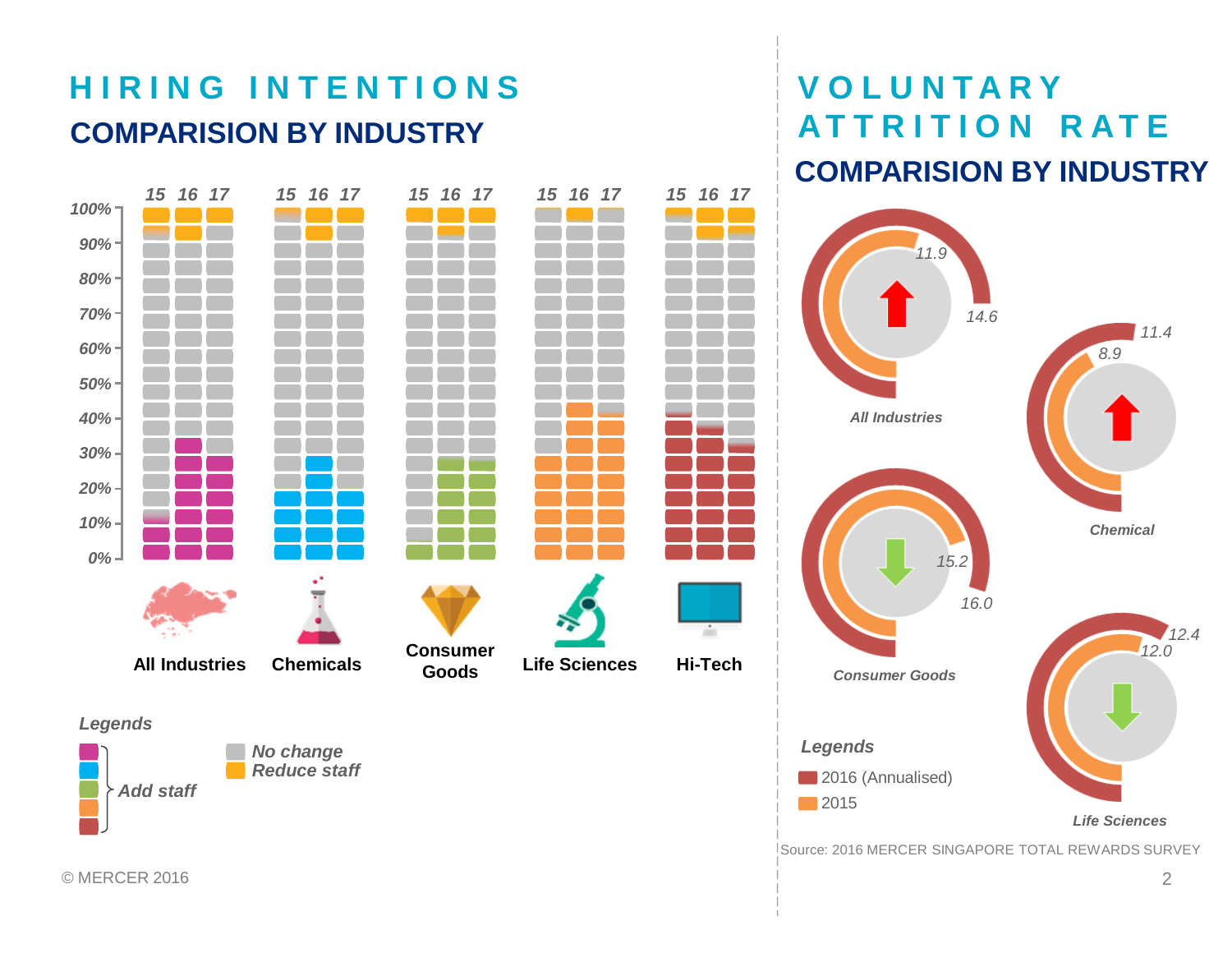### **INDUSTRIES WITH HIGHEST FORECASTED INCREASES – TOP-3**



### **INDUSTRIES WITH LOWEST FORECASTED INCREASES – BOTTOM-3**